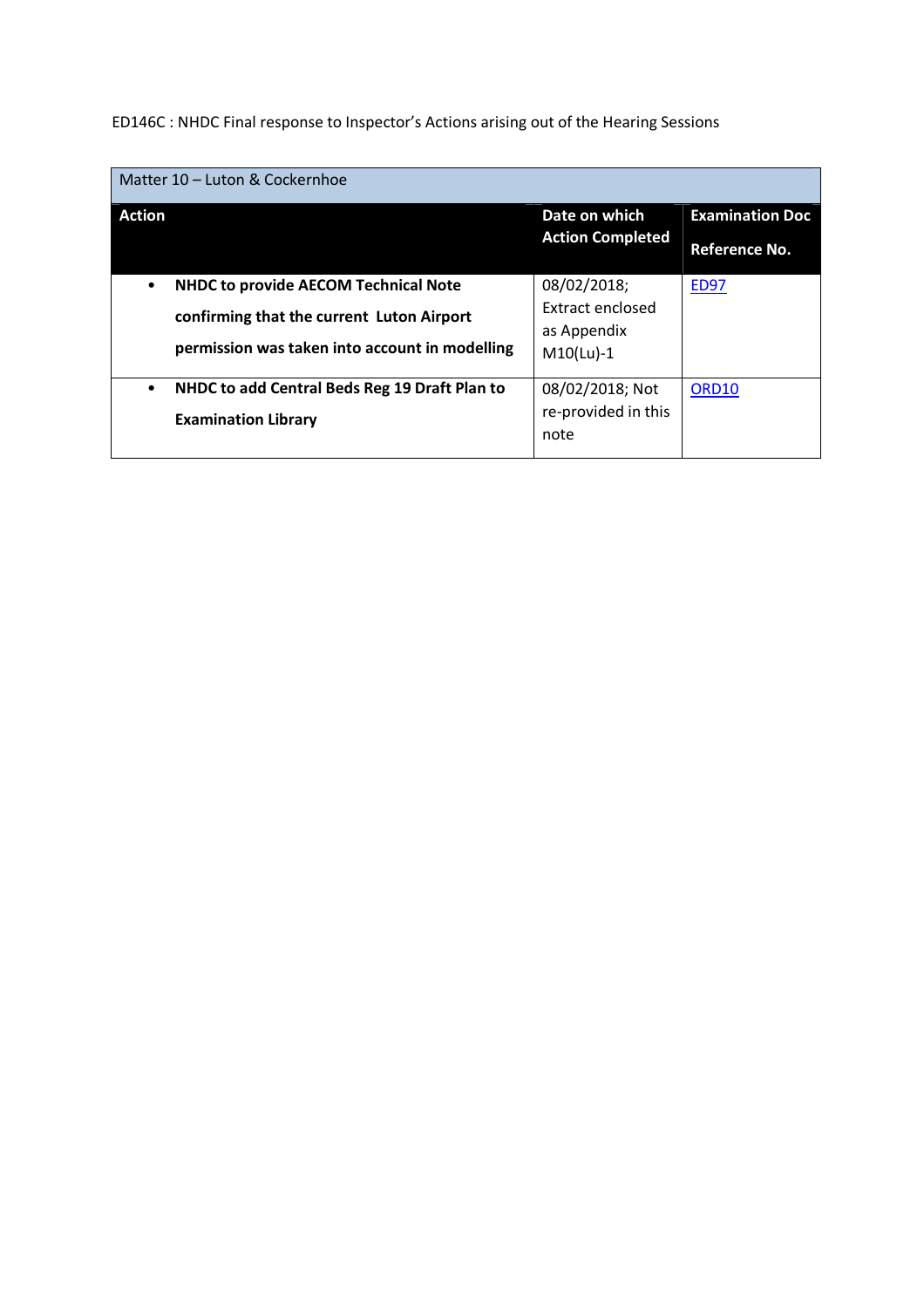**Appendix M10(Lu) – 1**

**ED97 (extract): Luton BC transport modelling re. inclusion of Luton Airport permission**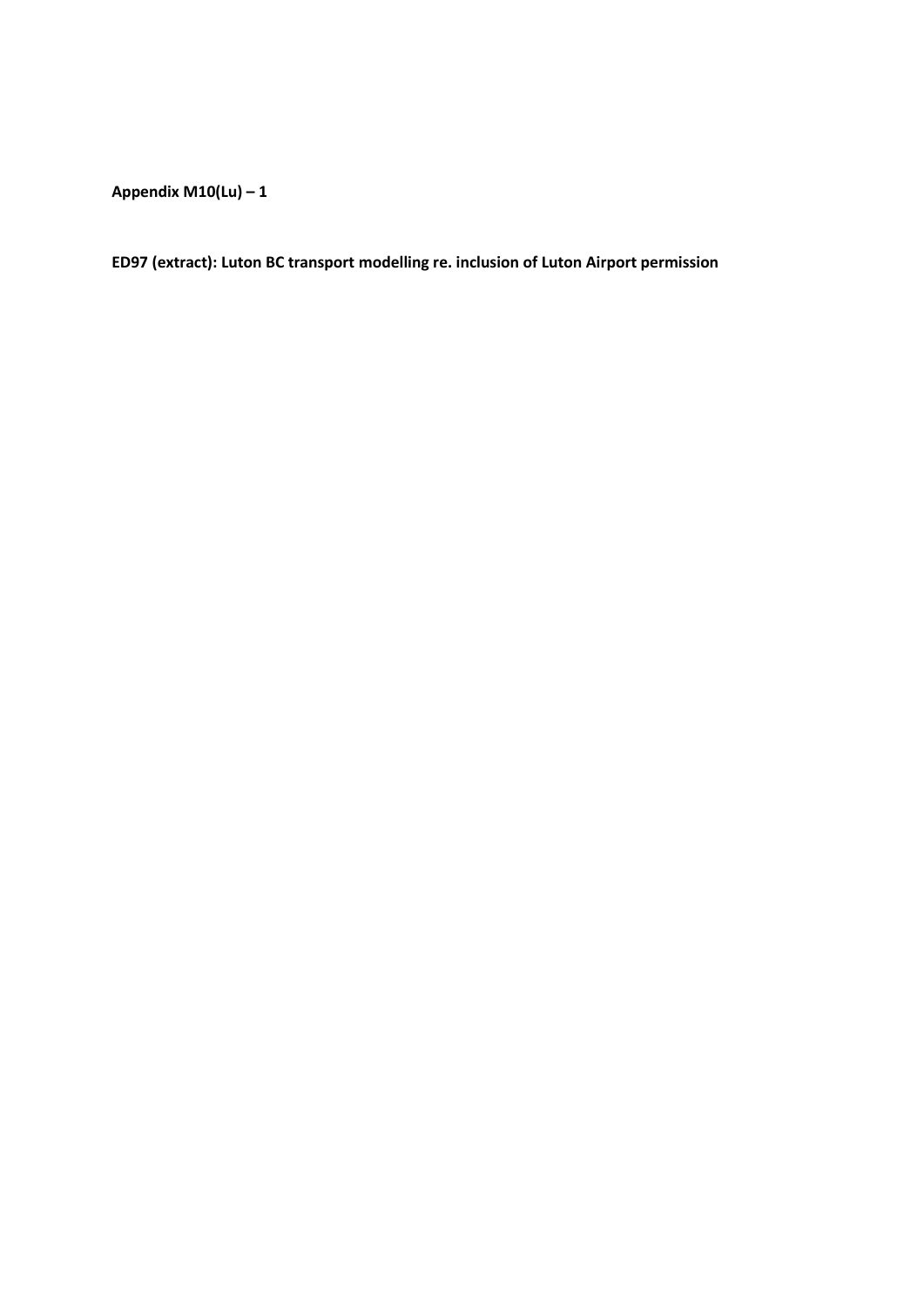**AECOM** 

## TRA 001A Luton Local Plan: 2015 Pre-submission Transport Evidence